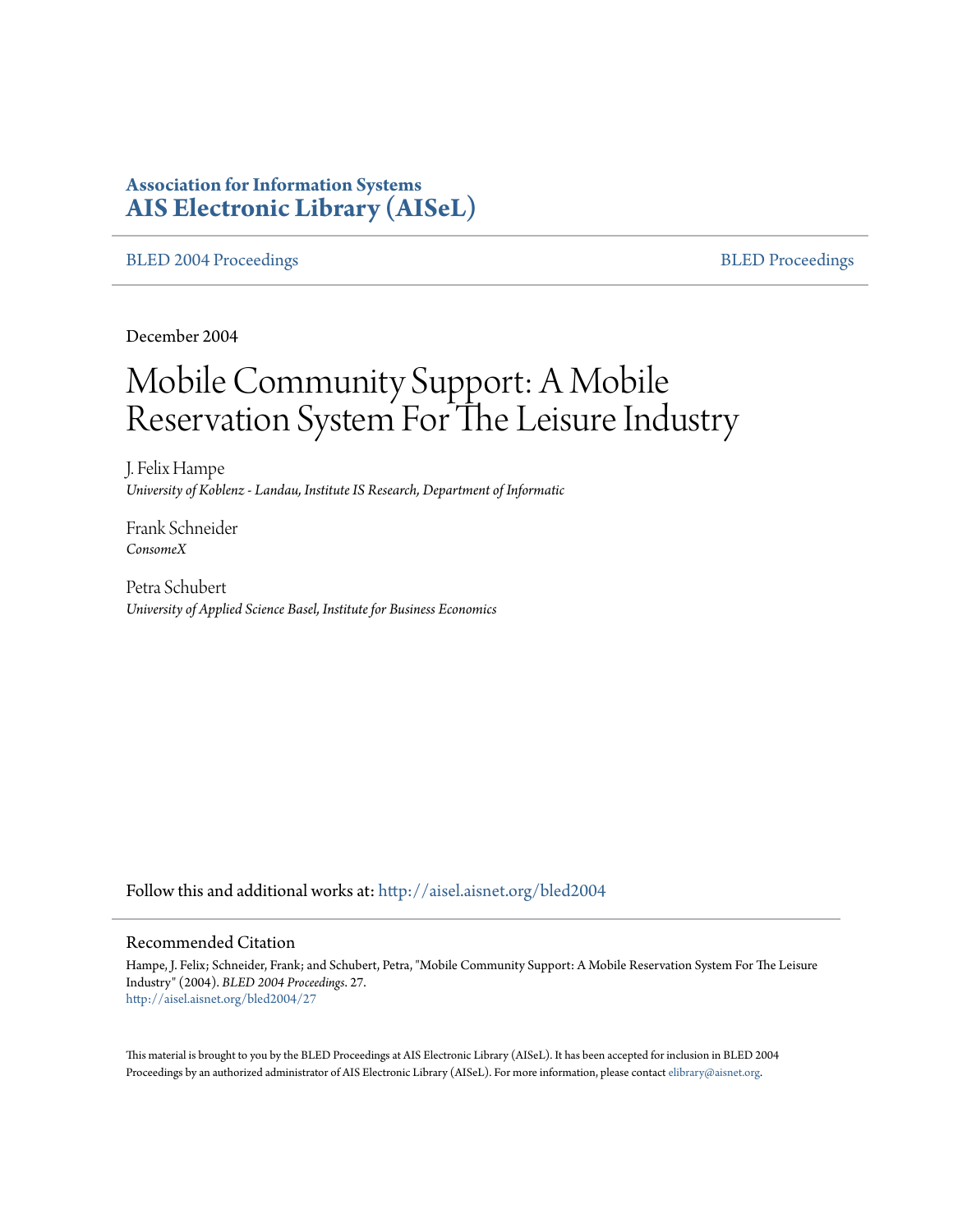## **17th Bled eCommerce Conference**

#### **eGlobal**

Bled, Slovenia, June 21 - 23, 2004

# **Mobile Community Support: A Mobile Reservation System For The Leisure Industry**

#### **J. Felix Hampe**

University of Koblenz-Landau, Institute IS Research, Department. of Informatic, Germany hampe@uni-koblenz.de

#### **Petra Schubert**

University of Applied Science Basel, Institute for Business Economics, Switzerland petra.schubert@fhbb.ch

#### **Frank Schneider**

ConsomeX, Germany, f.schneider@consomex.com

#### **Abstract**

*Communities (especially virtual communities) of Interest have recently been the focus of substantial consideration within academic literature. This paper addresses Communities of Interest within the Leisure Industry and provides an innovative value added service concept for mobile coordination support for individuals. Thus it extends the discussion to mobile communities, which in fact leads to a hybrid-solution. After briefly presenting the state of the art of IT in the leisure industry and describing the empirical aspect of the project objectives we introduce the MCOR (Mobile Community Online Reservation) system. Finally we discuss design considerations and the blueprint of our future research.* 

#### **1 Introduction**

By the end of 2002 over a billion people around the world own mobile phones [Cronin 2003, for a constantly updated statistics of the Mobile Telephony Market and GSM in particular see GSM World 2004]. Daily life and work in metropolitan areas already reflect the ubiquitous availability of mobile communication. Everywhere, millions of mobile users are chatting, messaging, accessing data, and entertaining themselves. Since people do not like to carry multiple devices and personal conversation is still the most important way of communication, it is very likely that the use of mobile phones will be the most accepted mobile device for future city dwellers. Our research tries to tap this potential by proposing a mobile service for distributed physical communities which try to coordinate their leisure time activities while moving around.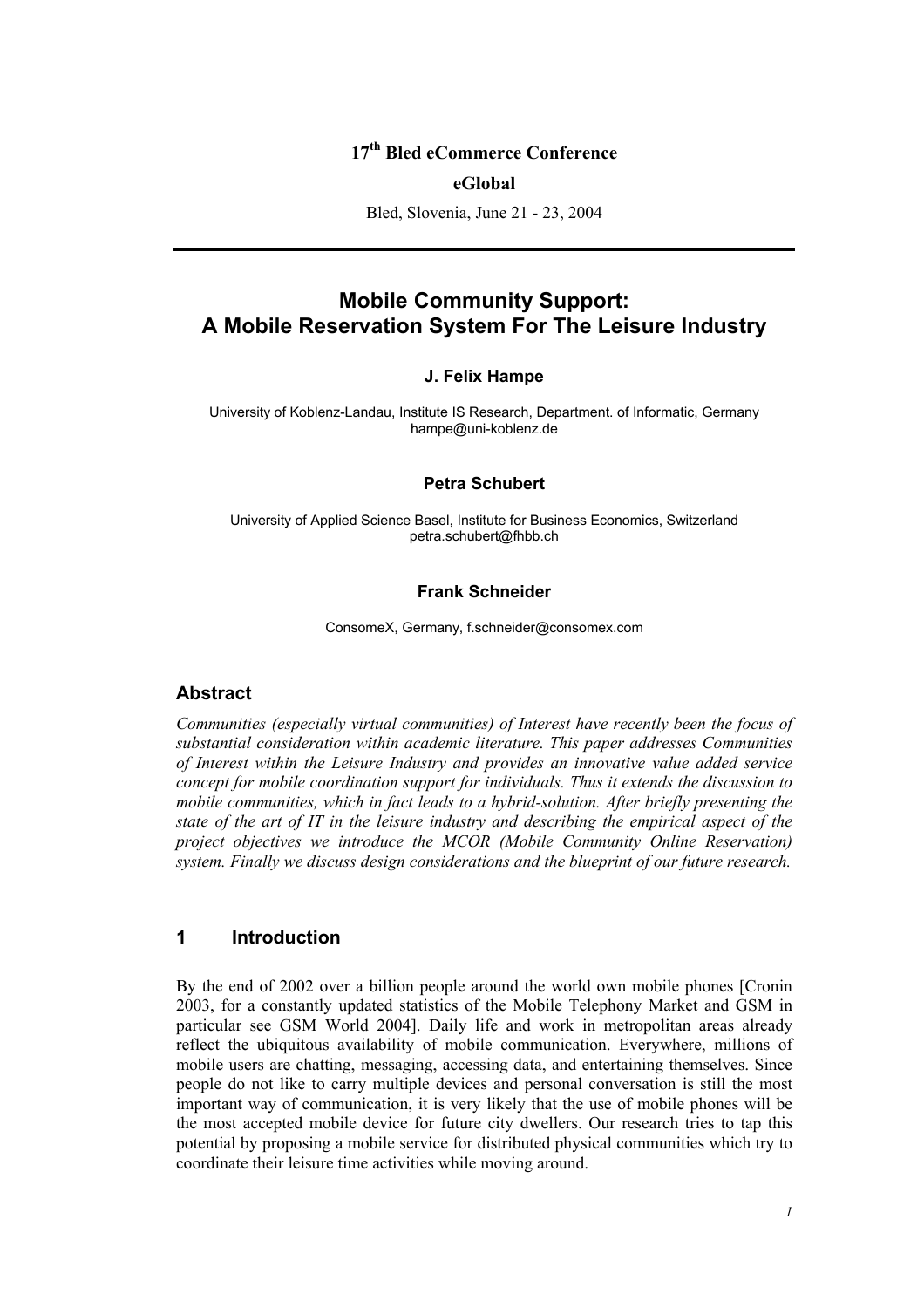As network speed increases and mobile devices become capable of more sophisticated services (such as the here described J2ME technology), there is general agreement that the missing ingredient in mobile commerce mass adoption are applications that create a unique mobility value proposition for the customer. Exactly this point was seen in the early studies on Mobile Commerce [cf. TIMElabs Research Center 2000, Durlacher Research Ltd 1999] but very few value added services (VAS) have been successfully launched since then. Our applied research aims to contribute by trying to tie the concept of physical communities to mobile applications. We are aiming to leverage the value of both the "network of friends" and the "use of mobile devices". In the categorization scheme proposed by Cronin [2003] our service would fall into the category of "Interactive Services".

In order to motivate our approach and underpin the general considerations with an example, we assume the following scenario. In most societies we observe a paradox: a constantly growing group of employees is increasingly interested in leisure time activity, but a significant proportion of them is regularly working overtime. In many cases they are young, sportive and wellness-oriented and belong to a high income class. Most often these people are severely time constrained and are usually unable to plan their leisure activities long-term in advance. An example of such a situation is as follows: To discover by  $5:30$  p.m. that they will be able to leave the office at  $6:30$  p.m. that day. Subsequently to organise at a short notice an evening out they need to know the availability of fellow sports friends and book any necessary resource (racket-court, trainer etc.) for 7:00 p.m. Thereafter they might want to meet friends for a drink or snack at a reserved table. Today, these appointments can only be realised by calling each party involved personally. This is where a mobile community online reservation (MCOR) system comes in: by supporting the reservation processes as well as the management of appointments by a mobile support system, this group of people would succeed in arranging their leisure time activities at short notice. All reservations and the notification of each person about the requested event or invitation will be immediately sent out by the support system and any incoming response is issued automatically choosing the appropriate channel based on a preference profile. The underlying mobile community approach deserves some reflection on the existing literature on communities.

## **2 Literature Review On Virtual And Mobile Communities**

The research presented in this paper addresses the combination of two important research fields: Virtual Communities and Mobile Commerce. Where "Virtual Communities" have been discussed in a vast amount of literature over many years, publications on "Mobile Commerce" indicate that one is still tackling an area full of forecasts, assumptions and sometimes speculations [TIMElabs Research Center 2000, Kalakota 2001, Keen 2001, MeT 2001]. Figures of the market of mobile devices are very promising [GSM World 2004]. The mobile phone is generally accepted as a personal device which most users would not like to miss having. Telecommunication companies are looking for new, innovative business models for paid content and services for mobile devices.

## *2.1 Virtual Communities*

Despite of the fact that there is a vast amount of literature on virtual communities (VC), there is still no consensus among researchers regarding the appropriate definition for the term "Virtual Community" [Hillery 1955, Preece 2000] although there have been propositions for classification schemes [Armstong/Hagel 1996, Schubert 1999, Markus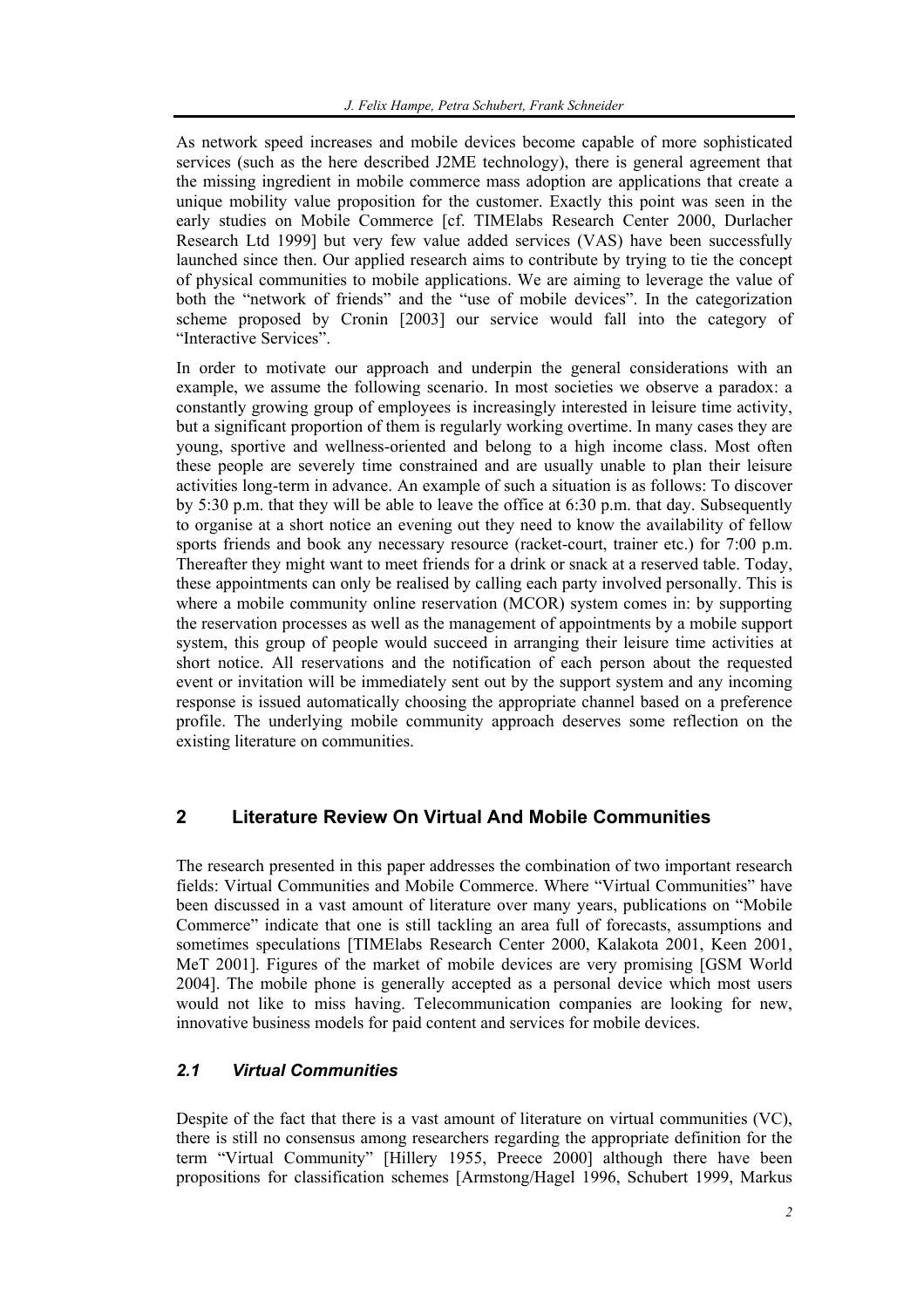2002, Mathwick 2002]. Neither has one of the many classification schemes really been accepted and adopted by the scientific community. In the context of this paper, it is important to notice that there are two fundamentally different kinds of communities which have been discussed controversially in VC literature: socially oriented communities and business communities. Hagel and Armstrong were the most prominent authors to discuss the value of business communities. There is a vast amount of literature on potential benefits of virtual communities for business purposes [Armstrong/Hagel 1996, Barnatt 1998, Brown et al. 2002, Bughin/Hagel 2000, Hagel/Armstrong 1997, Horrigan 2001, Jones/Rafaeli 1998, Rothaermel/Sugiyama 2001, Schubert/Ginsburg 2000, Williams/Cothrel 2000]. As we will discuss later, mobile commerce resembles electronic commerce in some aspects.

In this paper, a mobile community is defined as an aggregation of individuals who interact around a shared interest (in our case spending their leisure time together), and where the setting up of the interaction is supported by mobile technology.

This definition is in analogy with the one proposed by other authors [e.g. Preece 2000, Leimeister et al. 2003]. Rheingold [1993] first conceptualized virtual communities as purely social entities. Several years later, Hagel and Armstrong [1997] came up with the innovative idea to propose virtual communities as business models. This claim was often rejected by other authors in the aftermath of the publication of their book "Net Gain". In a study on Virtual Communities, Horrigan [2001] showed that more people use the Internet to participate in virtual communities than to make purchase transactions. The growth in membership and usage of virtual communities is still expected to continue [Bressler/Grantham 2000].

People in virtual communities engaging in consumption-related activities can be an important source of marketing data [Kozinets 2002]. There is a growing body of literature that addresses a consumer's willingness to exchange personal information with a marketer [Schoenbachler/Gordon 2002, Milne 1997, Phelps et al. 2000, Sheehan/Hoy 2000]. Moon and Sproull [2001] even offer anecdotal evidence of how companies have used virtual communities to support new product development efforts [see also Nambisan 2002, Piller et al. 2003]. Some researchers have suggested that virtual communities offer firms an opportunity to build deeper and more loyal relationships with consumers [Brown et al. 2002, Hagel/Armstrong 1997].

We believe that the combination between social and economic goals might work well in a setting were the social ties between the members are strong and the economic goals are supplementary to the social relationships. This is the case for the support tool which we are presenting in this paper.

The typology proposed by Markus [2002] is the one that best serves the purpose of this paper. Markus suggests three main types of virtual communities based on their orientation: Social, Professional and Commercial. The community that we are dealing with in this paper is a hybrid one that combines social and commercial aspects. Comparable to eBay, it falls into the class of C2C communities, but clearly with the option for the platform provider to interact or even to intervene.

The characterising attributes of a VC which are most often mentioned in literature are (1) place, (2) purpose, (3) platform, (4) population, and (5) profit model. Community platform operators will be well advised to find the right mix of attributes if they want to generate profits for their members.

As Virnoche and Marx [1997] put it, virtual communities can be categorized based on the degree of virtuality which they constitute. According to Virnoche and Marx, the mobile community described in this paper would qualify as a virtual community. The wellness centre and its members represent a physical community. The sub-communities which are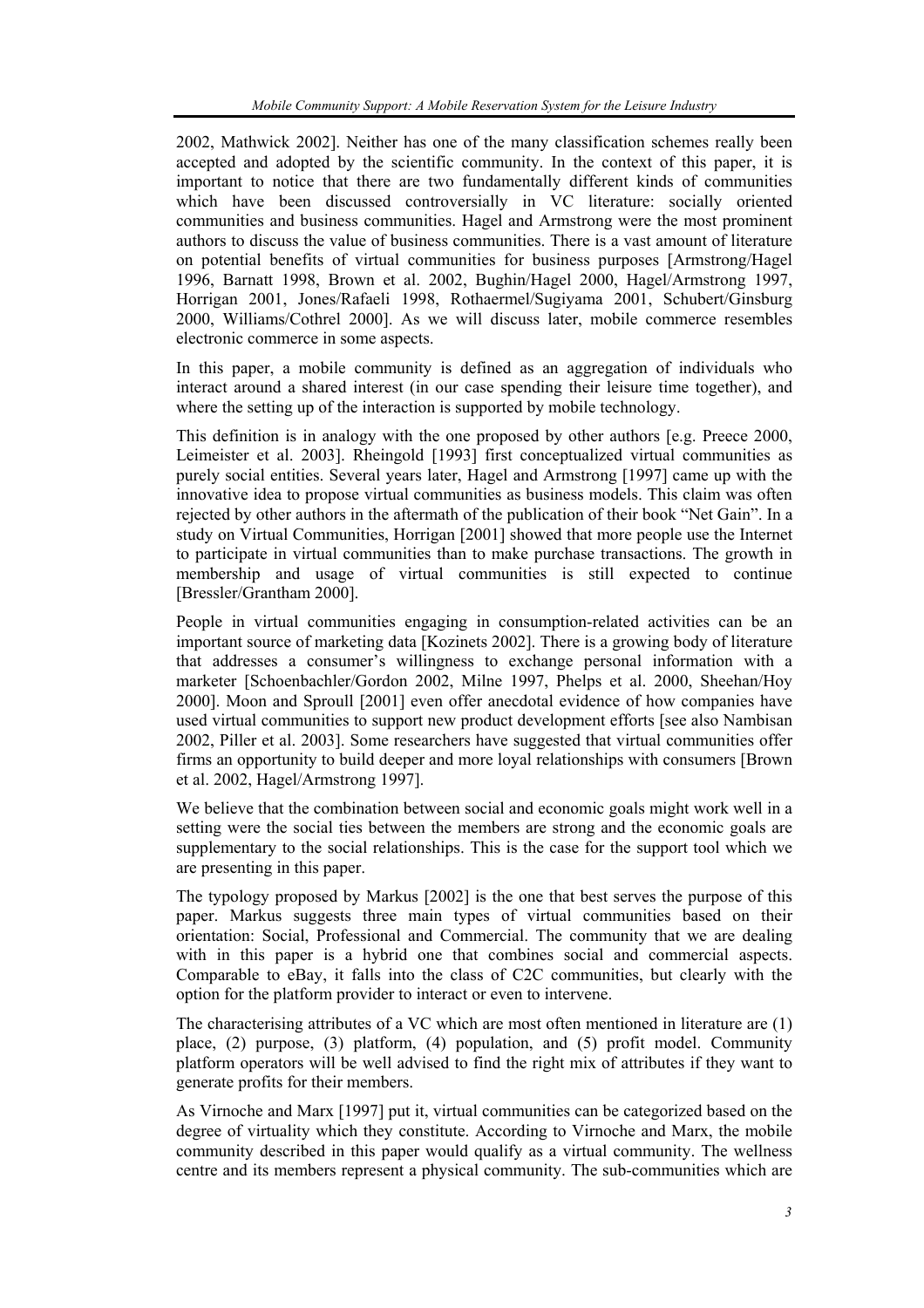formed by segmenting the members' base into sub-communities (buddy lists) are virtual communities supported by mobile devices. This community structure is only formed in virtual space but constitutes itself in the physical realm. The borders of the subcommunities are permeable since at any given event, new members can be added or members who have been passive for a long period of time are likely to be removed. The WELL, one of the first and most well-known examples of a virtual community also had its roots in the physical world: the people of the neighbourhood in Silicon Valley [Rheingold 1993]. In analogy to the WELL, our mobile communities could be called "virtual extensions" of their "real-world" counterparts.

In terms of the platform (technical dimension) the mobile aspect of our community is asynchronous. Members broadcast their messages to the buddy list and people react whenever it is convenient for them. The consequences from the mobile interaction, the meeting at the club on the other hand, is purely synchronous.

An advantage for mobile communities described in this paper is the fact that they do not need any external moderation or a superimposed incentive structure. The motivation to become a member of the community comes with the desire to be part of a group of people engaged in leisure activities. The mobile community is highly "self-motivated" and moderated by each member autonomously.

The business model is an important aspect forthe sustainability of a community platform. The operation of the platform is only feasible if the costs are fully covered on a long term basis [Leimeister et al. 2003]. Krishnamurthy [2003] identified three different kinds of business models for the operation of a virtual community: community enablers, trading/sharing communities and communities as a Web site feature of corporations. In our case we are talking about the classical type of a community enabler. As will be discussed in more detail in the following chapters, members do not pay for the service. The platform will be sponsored by the recipients of the revenues that arise once the members have engaged in leisure time activities (sports, restaurant services). Since we felt that a valid business model would be a major success factor for our mobile community service, we also included a short literature review on mobile commerce in the following paragraph.

#### *2.2 Mobile Commerce*

In our paper, we follow the definition synthesised by Cronin from various sources about the nature of mobile commerce.

"Mobile commerce refers to all data-driven business transactions and exchanges of value by users of mobile devices via wireless telecommunication networks." [Cronin 2003]

In her paper, Cronin points out that some authors use an oversimplification of the term "mobile commerce" by stating that it is just "a wireless form of electronic commerce". There are some major differences which we became especially aware of when designing our prototype. Mobile commerce applications can be easily personalized to match individual situations. In contrast to electronic commerce where customers need a personal computer, a mobile device can easily be carried around and gives its user the potential of being always available to transmit urgent information or support transactions. This means that one can do business everywhere and at any time. There are also limitations compared to e-commerce which had been discussed broadly [Durlacher Research Ltd 1999], e.g. display size or the limited amount of data which can be sent using a mobile device. This is not a problem in our case as we only need to transmit small pieces of information.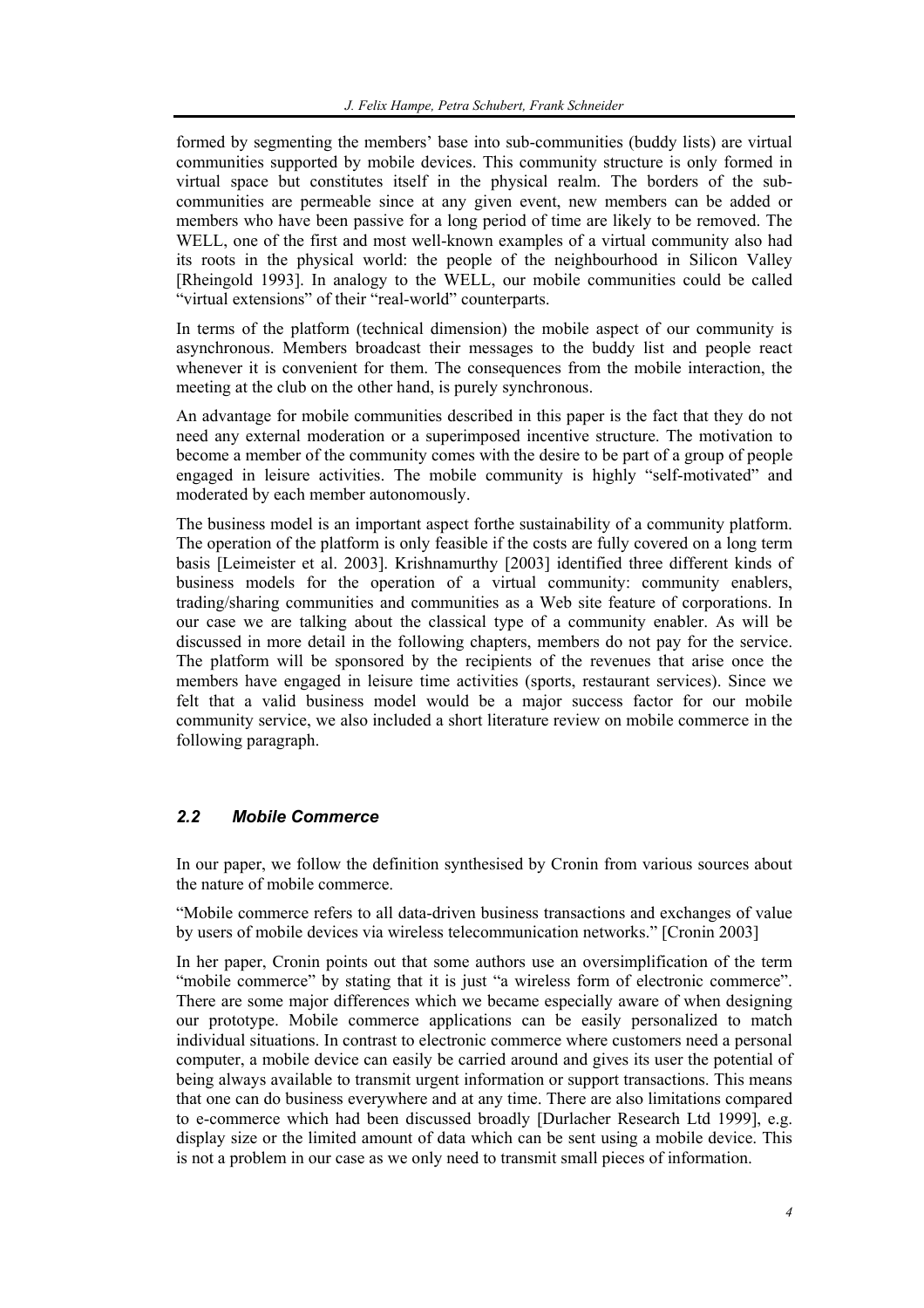The intriguing question in today's mobile commerce is the question of "who is making the profit in the emerging value chain?" Classically, there are at least three major interest groups involved:

- 1. Providers of mobile devices (e.g. mobile telephones)
- 2. Network operators (telecom companies)
- 3. Value-added service providers (content providers)

These interest groups correspond with the owners of the three steps of the mobile value chain as described by Turowski and Pousttchi [2004] or in an extended, generalised form with many more players involved by Zerdick et al. [1999].



*Figure 1: The Mobile Commerce Value Chain* 

Our research is positioned at the end of the value chain in the area of "service  $\&$  content" – called "secondary services" by Turowski and Pousttchi [2004]. In our business case, we assume that community members are equipped with a Java-capable mobile telephone (e.g. Siemens S55, Sony-Ericsson P900 etc.) and have a contract with one of the main network operators (providers of so-called "primary services") offering GPRS. Our analysis does not include the business models of the primary service providers. In our discussion they should be "already in place".

Previous research in the area of "secondary activities" has shown that end consumers are usually not willing to pay a premium on services and content – unless they reap a direct benefit from it. In our "business model" the consumer receives the service for free. The other involved parties – the operator of the wellness centre and the tenant of the restaurant – are the ones who pay for the service, since it increases their potential revenues.

Following Ginsburg and Weisband [2003], a healthy business model for a community depends on the "just" distribution of perceived value and cost. As long as the players have the feeling that what they receive is worth its money, they are likely to accept the service and contribute to its cost by paying either member fees or certain amounts in per use (pay-per-use).

#### **3 Research Methodology: Concept And Prototype Application**

Together with a business partner, we investigated a business case for a mobile service – an online reservation system with a mobile community extension. Robinson, a company specializing in club holidays for German vacationers, started a new business sub-unit in 2002 bringing their highly successful concept of "club vacation" into the cities. The new business concept is called "Robinson Well-fit in Town" [Robinson 2004]. When approached by the authors of this paper, Robinson Managers showed an interest in an innovative mobile application for their Well-fit centres. So far, they have been offering an online reservation system for the advanced booking of squash courts and some wellness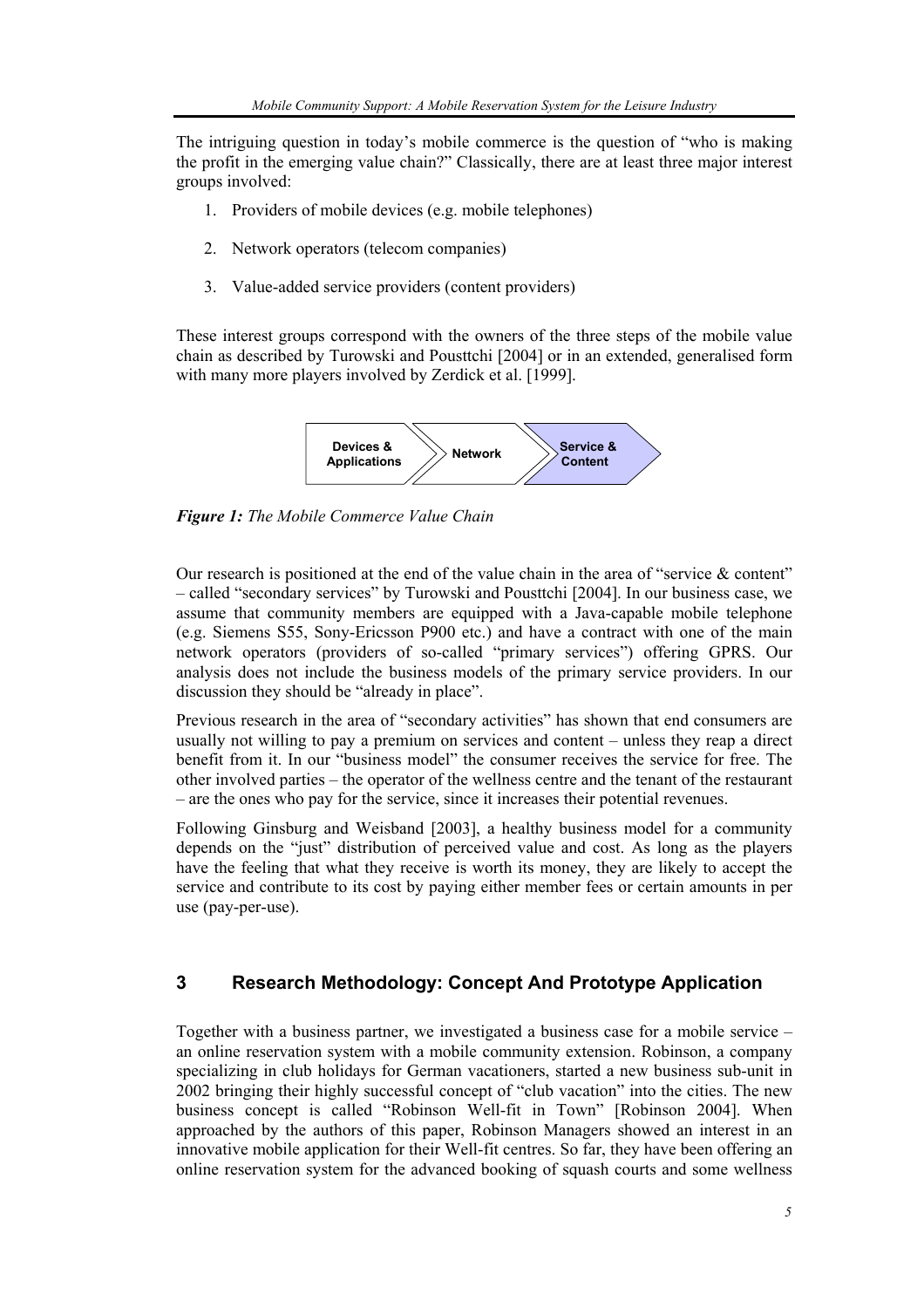services for their members. We suggested extending this service using a mobile community support platform.

As outlined before, we started the research project by analysing the literature on virtual communities with a focus on their reasons for success or failure. As described in the following paragraph, we especially started to look at business models and the motivational factors which provoked the members to use the service. After a couple of structured interviews with responsible people at Robinson, we had a fair idea of how such a system could look like. Endowed with the assessment of the potentials by the future operators we came up with the concept for a prototype which was built on top of their existing online reservation system. The new system was named MCOR (Mobile Community-enabled Online Reservation System). The prototype has been developed and tested and is ready to be implemented by the time this paper may appear. The first pilot implementation is planned to become part of the project "Maschsee Hannover" which is likely to start in the last quarter of 2004.

An investigation of the Internet showed that there are already a couple of similar but less complex services in operation. One example is golf.ch, a WAP-portal where users can find the nearest golf course in their present region [Golf CH 2004].

All parties within the value chain, the users themselves, the service providers, the wellness centre operator and finally any restaurant leaseholder will face a win situation with such a system. This does not imply that each player will be willing to assume the same amount of investment and transaction cost. We will need to consider business models that are much more subtle.

For the user the mobile service provides convenience in arranging their leisure activity and it guarantees availability of the necessary resources. Provided the service will include an automatic (mobile) payment mechanism as well as a reminder service in addition to the standard notification procedure, the perceived convenience might even be extended. We will have to deal with the "price of convenience" issue as generally discussed by Ng-Kruelle et al. [2002].

The operator of the wellness centre is getting a variety of advantages following the successful launch of MCOR. First, the predictability of resource planning will be improved and the financial liquidity could be enhanced if the effective charging takes place at the time of booking. Secondly, MCOR will help to increase customer loyalty, or more precisely it will create customer retention by locking the customers to the system as they get used to the increase in convenience. Changing wellness centres would then become awkward (resulting in increased switching cost) as all buddy lists would have to be set up from scratch, not to mention the possible loss of community adherence. This stream of arguments follows the well-known theoretical considerations as formulated by Shapiro and Varian [1999; Chapter 5 and 6]. As a third argument, we expect that an increase in automatic booking lowers the operational cost (labour cost) since booking processes today are done mostly by employees via phone.

The restaurant leaseholder might primarily be interested in issuing special offers to groups who get together using the MCOR service. Since they are characterised by advance booking and are members of a high income class they are prone to lavish consumption. They are also a target for cross- or up-selling activities (bring your friends, happy hour dining, special of the week etc.). As a consequence this should lead to an increase in revenues.

Finally, one might expect that the mobile carrier (the telecom company) has an interest in launching such a service, as it will generate additional air-time (including message or packet volume). This argument, on the other hand, may be controversial since the flip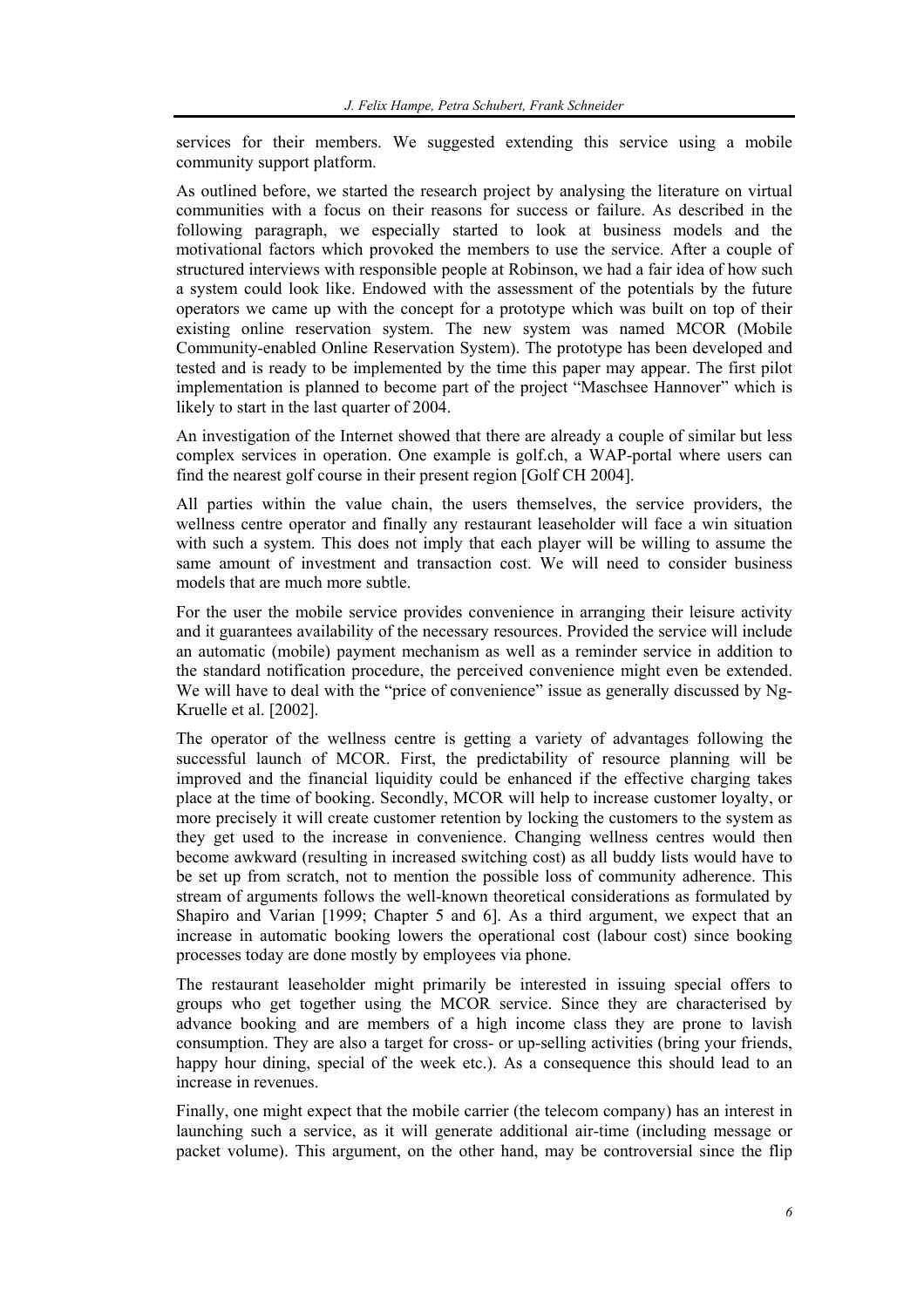side of using MCOR are extensive telephone conversations for getting all the details arranged, which could prove to be even more profitable.

# **4 Developing A Community Support For Well-Fit Centres**

The following paragraphs describe the IT background in the Well-fit centres, the general requirements for the mobile application and the current MCOR prototype.

## *4.1 Background: Leisure Industry*

The leisure industry has seen an enormous growth over the last few years in most industrialized nations. For a literature overview we refer to [Academy of Leisure Sciences 2004]. Not only have the number of working hours decreased (in Germany typical working hours per week have been reduced from 40 to between 38 and 35.5) but also overall wellness and health awareness has impacted on and dispersed within all population groups [Brokmann 1997]. Wellness activities have become a regular part of people's lives and are valued higher than conventional sporting exercise. Companies increasingly offer their staff free access to well-equipped in-house facilities or to thirdparty wellness centres (using a corporate contract). Such corporate incentives are generally welcomed (and now sometimes even expected) by employees. In general, most wellness activities are undertaken outside working hours and rarely alone. They are in fact now often perceived as community events organized around a nucleus of the wellness action.

After coming up with the idea of designing a prototype for a mobile application for reservations, we first had to analyse the current use of IT in our target sector. Most leisure centres use IT systems that are cash register-based enhanced by a customer data system. In some cases they allow for reservation of resources (e.g. courts or coaches) and occasionally even for personal customer training plans. The users have access via dedicated systems either within the centre (kiosk-systems) or via the Web. Simple pricing models (e.g. flat rate subscription) can be enhanced by more sophisticated strategies such as last-minute discounts, pay-per-use and so on.

Existing IT-systems focus solely on planning and reservation of resources and do not support the sociological aspects of interaction between the customers. Many activities (e.g. tennis, concerts, and sports events) require the presence of others. Thus people often seem to direct their intrinsic motivation to social recreational activities. Empirical evidence in favour of social interaction as a motive for leisure time activity is strong [Ahola 1980].

Most systems include front-office and back-office components. These are often complemented by a database system that stores client data (accounting information, training plans, health-status parameters etc.). Back-office systems focus on daily routine procedures and data collection.

## *4.2 The Prototype: Java-Based Application For Mobile Telephones*

A system for the coordination of leisure time activity needs to meet several requirements, including: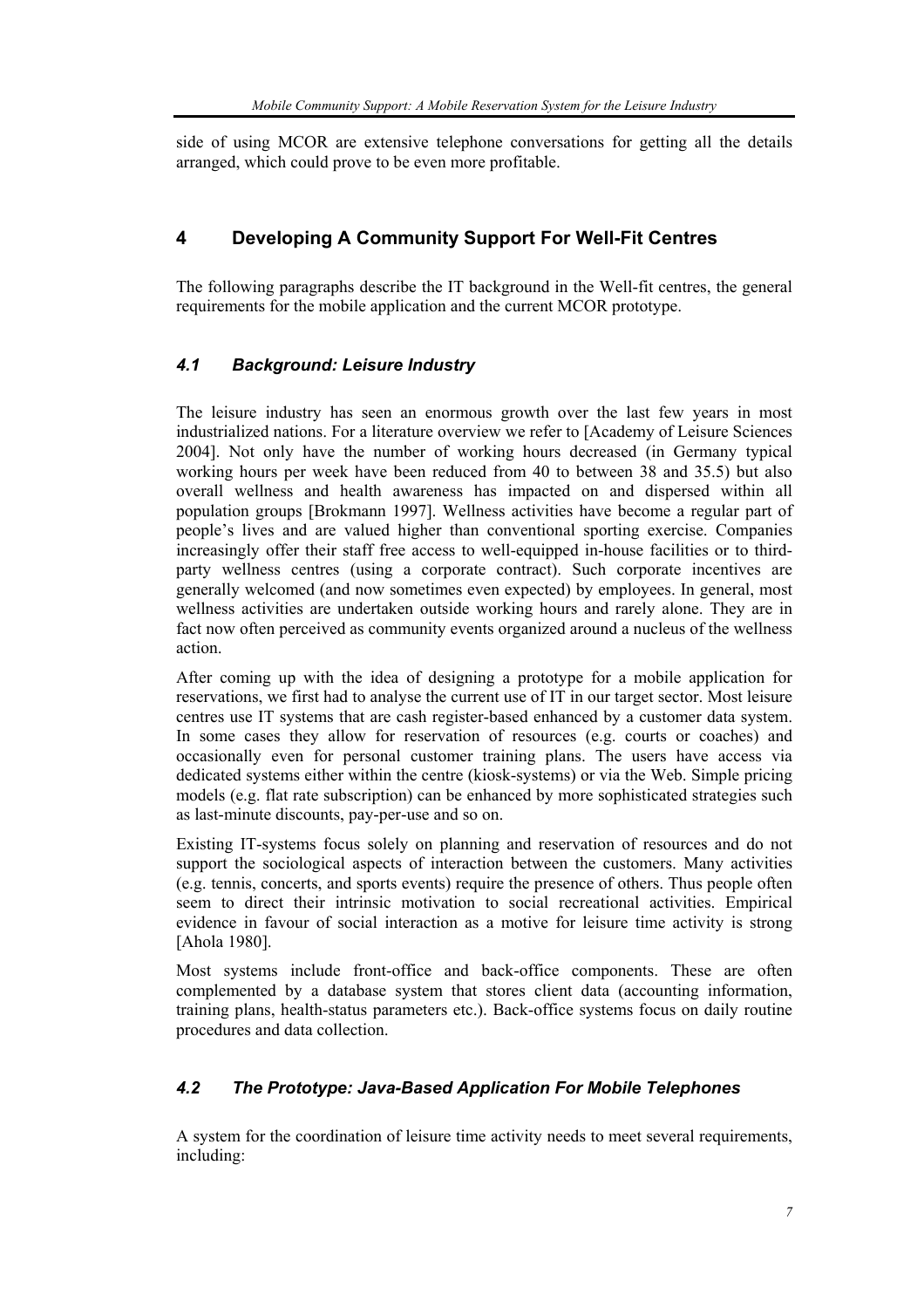- Convenient communication through user-friendly interfaces for the customers on all media channels. The systems requirement is to offer a community platform through synchronous and asynchronous communication media. Mobile devices must be strongly integrated in order to ensure that the system can be used ubiquitously.
- An instantaneous multidirectional information flow supporting awareness and confidence in the completion of the process of user matching and reservation
- Reliability, privacy, and trust as with most other services (further discussion of this aspect is beyond the scope of this paper).

The service elements used in the present context can be classified into three categories:

Push Services can only be effectively offered within areas of common interest (which are difficult to specify) or in cases of emergency. In any other case (e.g. advertisements or unwanted information) this approach to service-delivery tends to create a disturbance for the user.

Push Services "on demand" are less intrusive and more flexible. Via the Web the user may, for example, specify categories of interest. The service challenge is to offer adequate categories and to allow them to be combined flexibly into a "personal profile" while anticipating and offering appropriately targeted information. Problems arise whenever individual user requirements (the personal profile) cannot be defined within the categorisation scheme offered. To ease this problem the categories need to be very detailed, but there is an inevitable trade-off between providing a large variety of categories and keeping the system simple.

Pull Services do not face this problem because the user chooses the desired services on an ad-hoc basis.

The scenario described in the introduction of this paper can be depicted as follows. The initiator (the community member) is already enrolled as a registered user of MCOR and has set up a buddy-list. Through a Web interface he makes a reservation for a squash court and a table in the club restaurant afterwards. He indicates that he wishes to contact a friend who is comparably good at squash as he is (such details are stored in the system's database). The reservation is then pre-processed. An invitation is issued to an appropriate friend, who must either accept or reject the invitation within a limited timeframe. In case of a rejection, the inviting party is being informed and may either manually restart the process or a second partner could be contacted automatically (depending on the setup in the preference profile of the user). Once the invitation has been accepted by a friend, both parties receive a feedback combined with additional information (time and location of the court, special prices for an extra period, or advertisement for the "special of the week"). They may even receive a voucher for food or drink as common in some cinemas in combination with the use of a customer value card [Kitag 2004, Kino Basel 2004]. In the case that our user has set up one or more buddy-list(s), he may choose to inform all people from his list (the option of rearranging the order should be given). He has afterwards to decide whether he accepts either the first positive answer or follows any other selection strategy, leading perhaps to further (pair-wise) appointments or conflicts due to rejections.

In addition, the system could allow for additional cross- and up-selling campaigns. For example, based on the information in the customer interest profile (e.g. hiking or biking), information about upcoming outdoor events could be transferred to the user. This way, the time necessary for spreading activity-oriented information is minimised and a group can spontaneously plan such activities at short notice.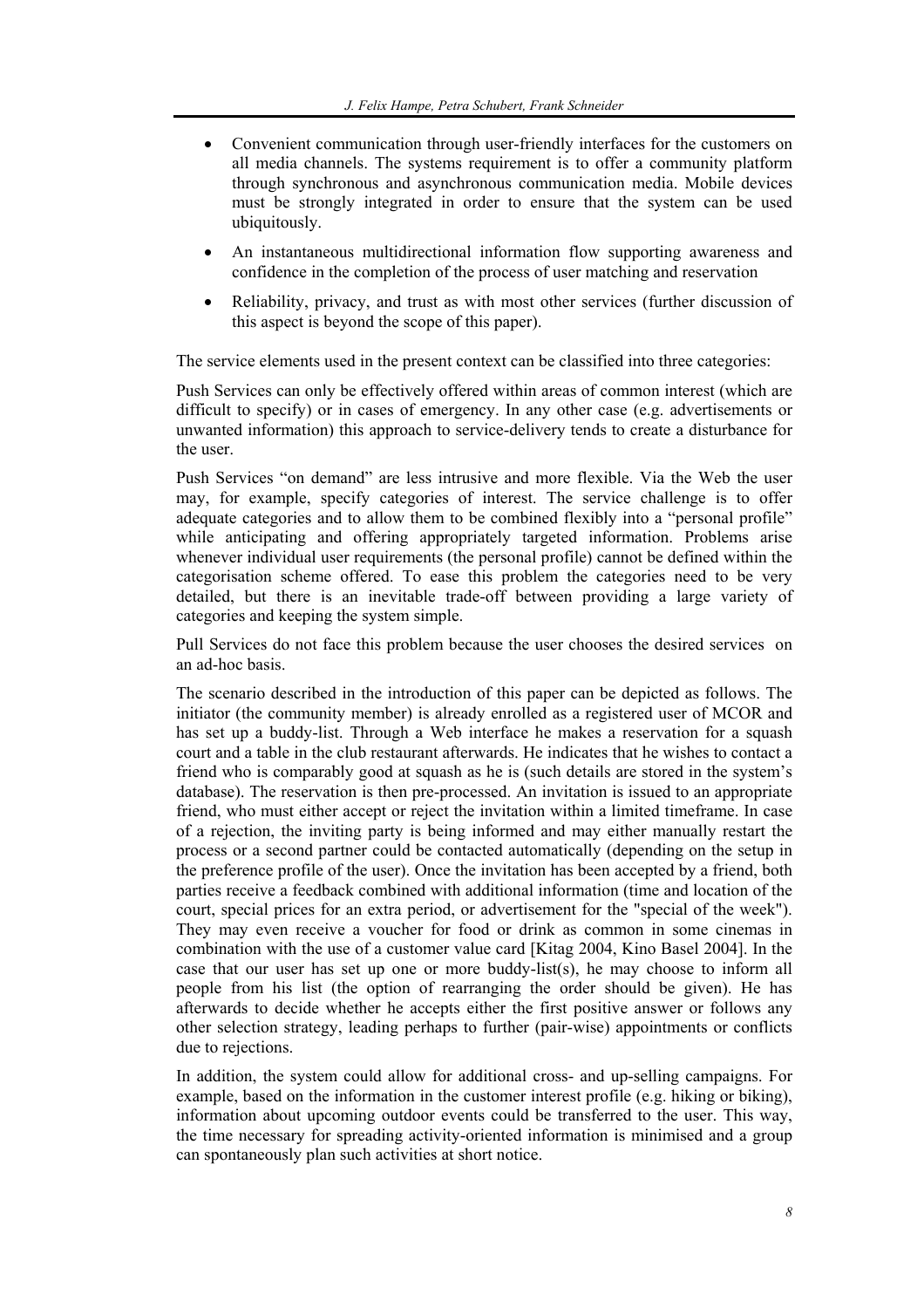#### *4.3 The MCOR Prototype*

It would be beyond the scope of this paper to present the full details of design and implementation of the prototype here. We consider the description of the general architecture of MCOR (sketched in

**Figure 2**) as most beneficial to our earlier discussion of mobile commerce and virtual communities.

At the bottom layer we connect to the leisure provider's operational system, accessing the DBMSs containing customer and transaction data. Thus MCOR will be an attached system, lowering the risk of missing compatibility in case of existing legacy ITinfrastructure.

The solution provider's part of the MCOR system can be hosted anywhere, allowing outsourcing (to an ISP) or any centrally managed service model. In principal, these two sites could be merged into a set of dedicated servers. Depending on the media channels offered for customer interaction, the Web servers have to support different communication interfaces. At present only SMS, J2ME and email communication has been realised.



*Figure 2: MCOR-Architecture Overview*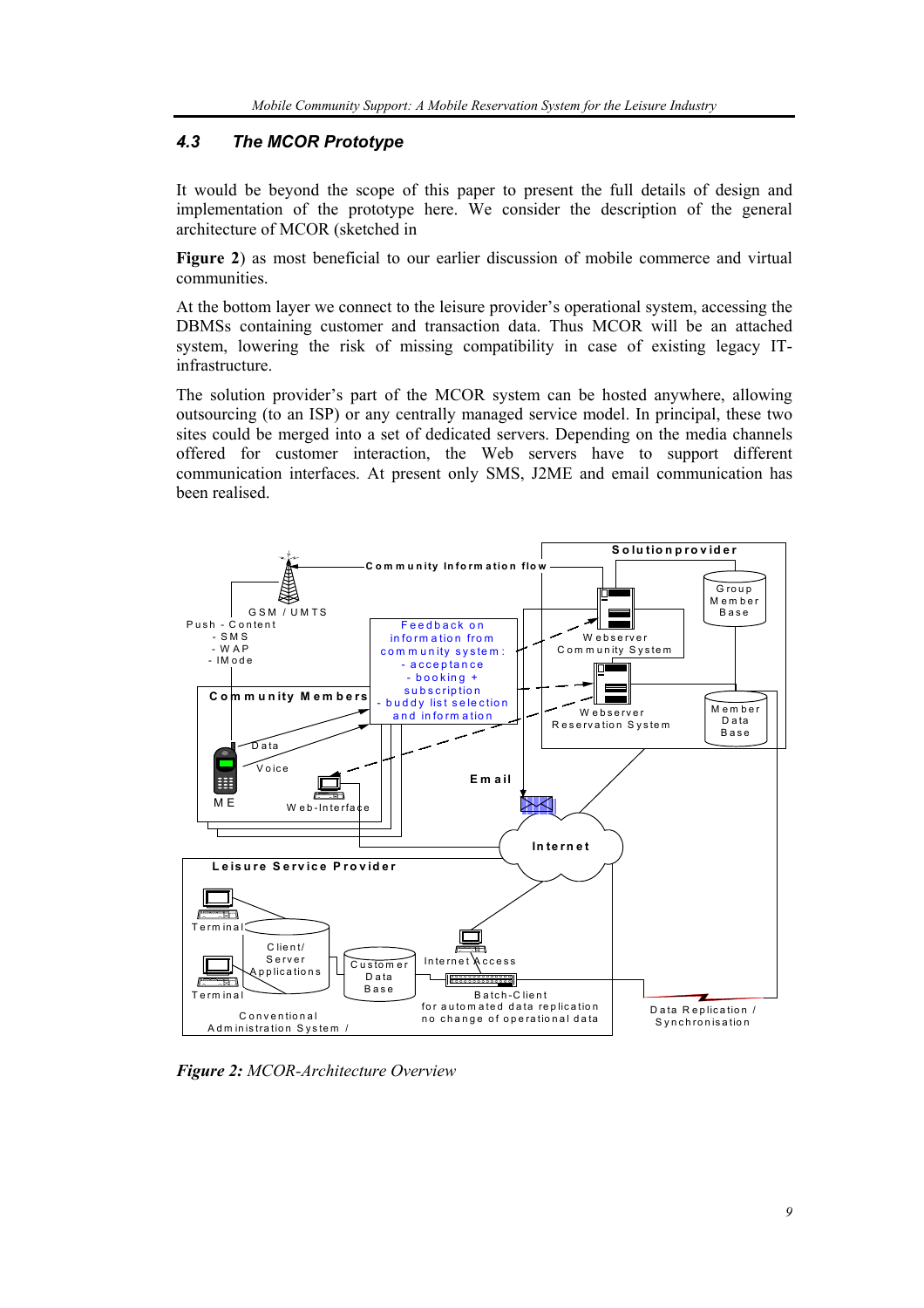## *4.3.1 The Web Interface*

As mentioned above, we built the mobile enhancement of MCOR as an add-on to the existing CR-Online Reservation System. The latter is a Web-based solution for resource reservation which had been launched as a separate product in 2002. A screenshot showing one of the resource reservation pages (labelled in German) is shown in Figure 3. It is possible to manage all services via this Web site, e.g. user preferences and security settings, or buddy-list membership. Using an Internet access, the MCOR-notification process could be started directly via any Web browser.



*Figure 3: The existing Web based online reservation system* 

## *4.3.2 The MCOR-System As Seen By The User*

The screen shots shown in Figure 4 illustrate some of the steps which a user will typically perform: starting with a request for booking of a resource, the user invites his buddies to accept this invitation and awaits the acknowledgement. Depending on the preferred channel either all buddies receive this specific invitation instantly or iteratively and can then confirm, deny or ignore it. The MCOR-system distributes the incoming answers, thus acting as a message hub. All parties involved may inquire the status of all pending invitations at any time. Furthermore, they have the option to invoke additional events which would turn the evening into a real community event.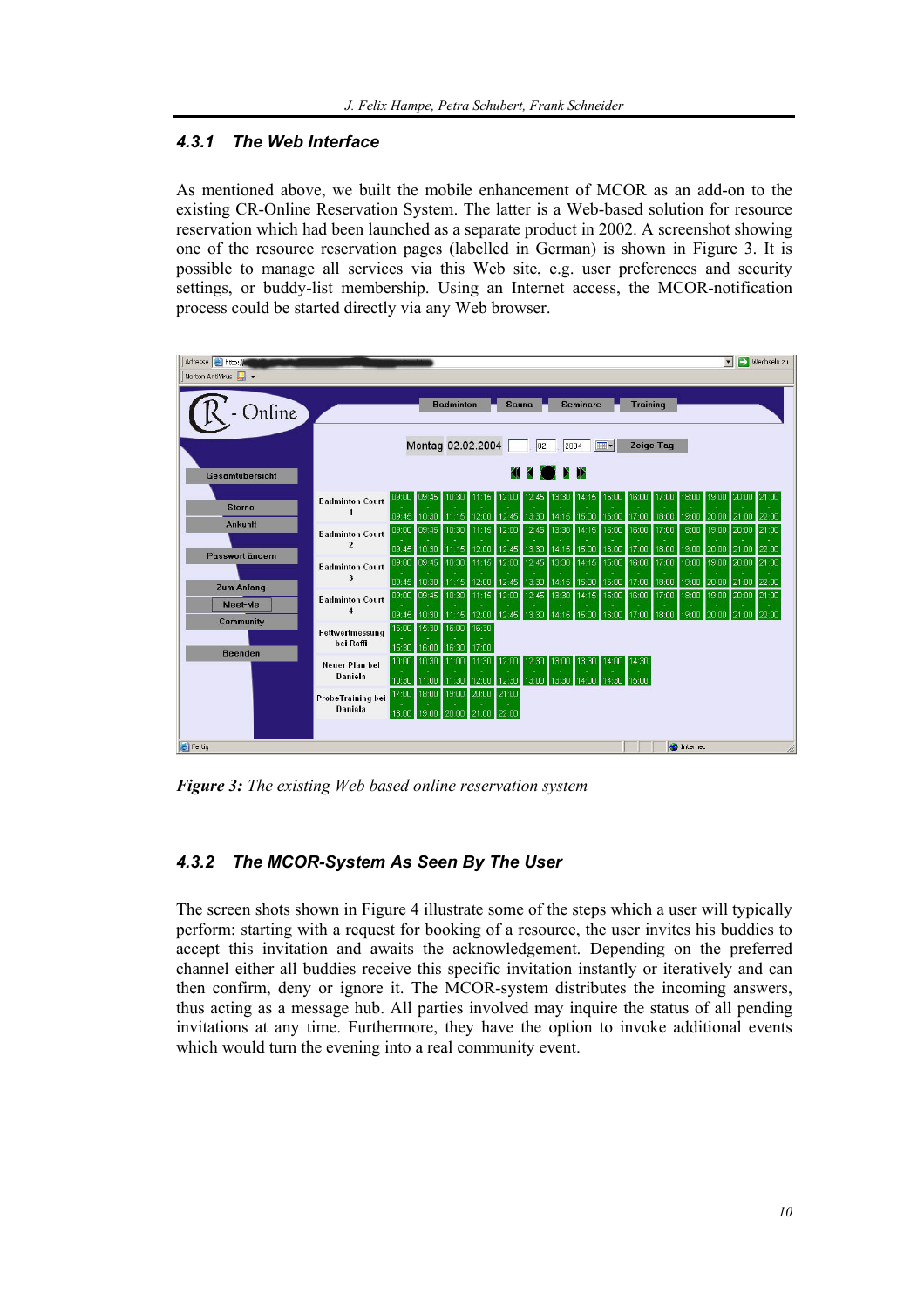

*Figure 4: The MCOR Prototype: Selected Steps Of The Reservation Process Displayed On The Mobile Handset* 

## **5 Outlook: A Roadmap For Further Research On Mobile Communities**

The results presented so far open a wide range of future research perspectives. The following list is neither meant to be coercive nor exhaustive.

First we will concentrate on user acceptance of the service in general and the improvement of the user interface design by conducting usability surveys. The study will include the business dimension by means of carefully monitoring the activity handled via the system right from the start of the operation of the service. Once the service has been launched, any customers cancelling the service or holding a subscription but not using it should be interviewed (if possible). Different ideas of how to get customers to subscribe to the systems have been examined.

The next step in this research project will be the identification of the final business model for our prototype together with the implementation partner. We plan to perform a survey asking all players for their interest in the new service and their willingness to join a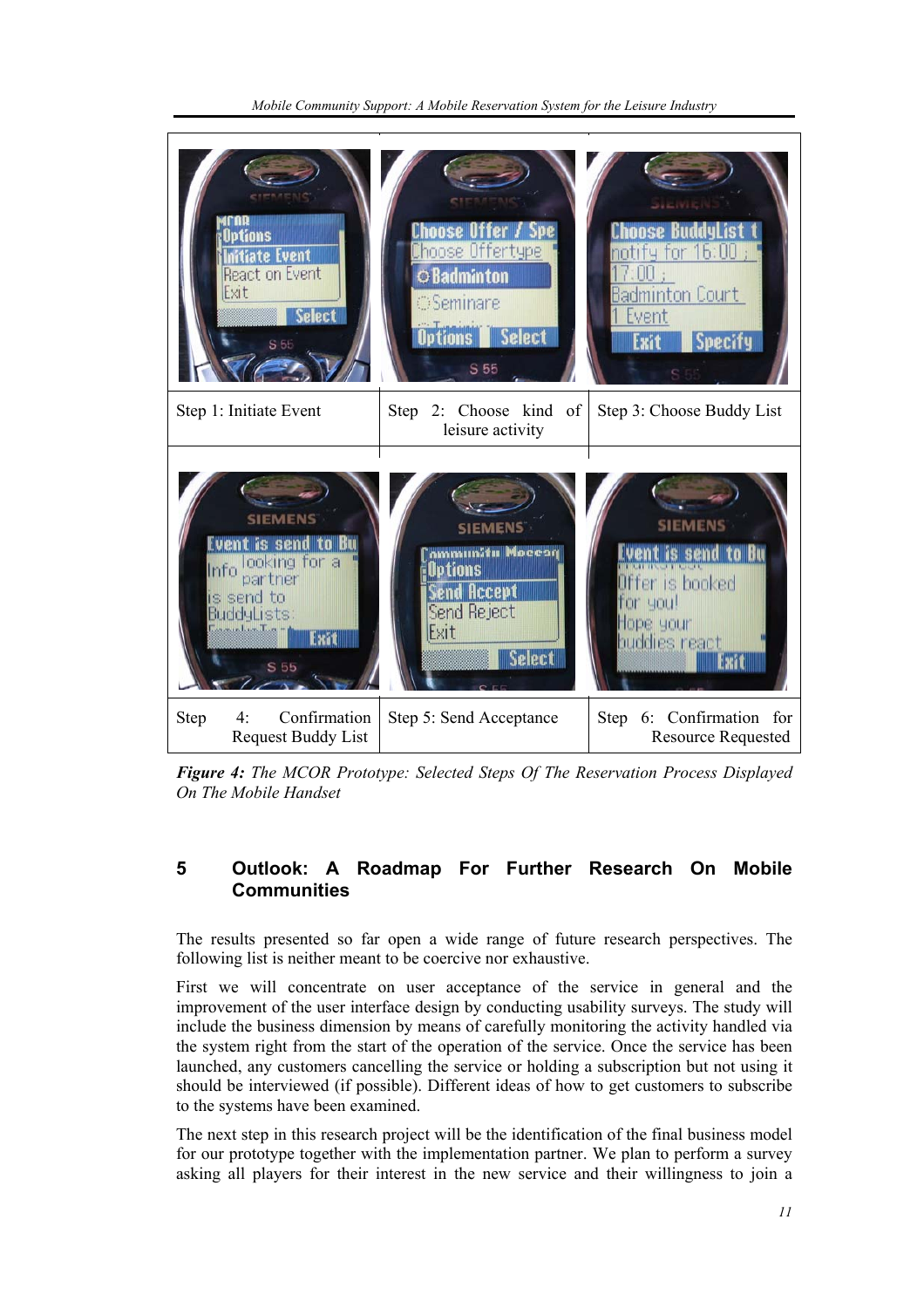shared cost model. This will give us a good idea of the possible acceptance of the service as well as the general cost model. The question that will ultimately define the success of our implementation is the following: "Who will be willing to pay for the fixed and variable cost of the service and host the platform?" After a thorough literature review and interviews with our business partners we figure that this will not necessarily be the party that gains most profit from it. Once the system is operational, we will conduct user surveys to learn about acceptance.

Another challenging research item will focus on deploying the MCOR-approach to other domains. This would stimulate the need to develop a generic software platform. Questions related to this are: Which branches are suitable for mobile community support and how do they differ with respect to the underlying business conventions and operational aspects?

Finally the MCOR-system could be technically enhanced by adding a voice portal interface, which would allow the users to interact with the system via natural speech. There are mature software platforms on the market, but the complicated part resides in the seamless media-integration and the semantic precision.

By aggregation of results from this and other studies on mobile communities [e.g. Hampe / Schwabe 2003] we should be able to draw a more precise picture of the specifics and interdependencies of different mobile community approaches with respect to the theoretical concepts of communities in general.

## **6 Summary**

Conventional IT systems in the leisure industry are mainly focused on accounting and supporting the internal organisation of companies. The proposed mobile reservation system goes significantly further by adding support for the users' requirements. The main challenge on the social level is the combination of leisure activities with communication and simultaneous interaction with other people. On the technological level, the challenge is the integration of different communication and media channels.

Mobile (virtual) communities are a very promising approach to overcome difficulties in organising leisure activities. Especially the aspects of ubiquitous access to a community, its members and services, as well as to new services enabled through innovative mobile technologies seem to be most promising.

#### **References**

Academy of Leisure Sciences (2004): http://www.academyofleisuresciences.org/alsbooks.htm.

- Ahola, P. (1980): Leisure Needs and Motives, in: Social Psychology of Leisure and Recreation, WCB, 1980.
- Armstrong, A., Hagel III, J. (1995). Real profits from virtual communities. The Mckinsey Quarterly, 3, pp. 126-141.
- Bagozzi, R. P., Dholakia. U. M. (2002). Intentional social action in virtual communities. Journal of Interactive Marketing, 16 (2), 2-21.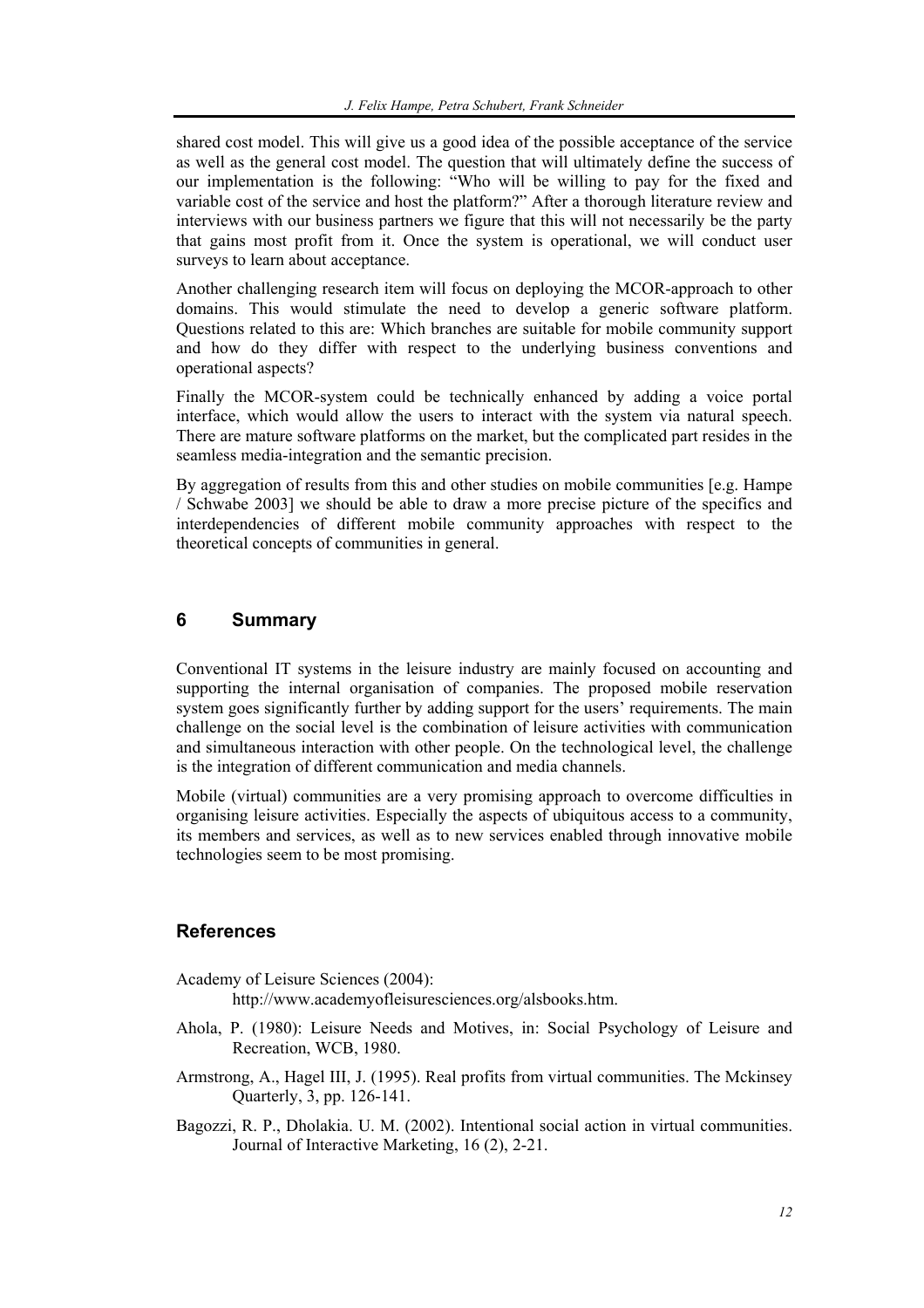- Barnatt, C. (1998). Virtual communities and financial services-on-line: business potentials and strategic choice. International Journal of Bank Marketing, 16 (4) 161-169.
- Bressler, S. E., Grantham, C. E. (2000). Communities of Commerce: Building Internet Business Communities to Accelerate Growth, Minimize Risk, and Increase Customer Loyalty. New York: McGraw-Hill.
- Brokmann, Angela (1997): About the Leisure Attitude of the Germans, original title: "Zum Freizeitverhalten der Deutschen". Hamburg: 1997.
- Brown, J .J., Reingen, P. H. (1987). Social ties and word-of-mouth referral behavior. Journal of Consumer Research, 14, 350-362, 1987.
- Brown, S. L.,Tilton, A. & Woodside, D. M. (2002). The case for on-line communities. The Mckinsey Quarterly, 1, www.mckinseyquarterly.com
- Bughin, J., Hagel III, J. (2000). The operational performance of virtual communities towards a successful business model. Electronic Markets, 10 (4), 237-243.
- Cronin, Mary J. (2003): Mobile Commerce Internet Encyclopedia, Boston: Carroll School of Management, Boston College, 2003.
- Durlacher Research Ltd (1999): Mobile Commerce Report, http://www.durlacher.com/ research/ res-reports.asp (version 06.02.2001).
- Ginsburg, Mark; Weisband, Suzanne (2002): Social Capital and Volunteerism in Virtual Communities: The Case of the Internet Chess Club, in: Proceedings of the 35th HICSS Conference, Hawaii, 2002.
- Golf CH (2004): Golf in Switzerland, [http://www.golf.ch/en/index.htm]. [Accessed: 31.01.2004].
- GSM World (2004): GSM Statistics, [http://www.gsmworld.com/news/statistics/index.shtml]. [Accessed: 31.01.2004].
- Hagel, H., Armstrong, A. (1997). Net Gain: Expanding Markets Through Virtual Communities. Boston, MA: Harvard Business School Press.
- Hampe, J. F., Schwabe, G. (2003): Enhancing Mobile Commerce: Instant Music Purchasing Over the Air. In: Anderson, K. V. et al. (Eds.): Seeking success in E-Business. Dordrecht, Kluwer Academic Pubishers; pp. 107-130
- Hillery, G. A. (1955). Definitions of community: Areas of agreement. Rural Sociology, 20 (2), 111-123.
- Horrigan, J. B. (2001). Online communities: Networks that nurture long-distance relationships and local ties. Pew Internet and American Life Project, http://www.pewinternet.org/reports/toc.asp?Report=47
- Jones, Q., Rafaeli, S. (2000). Time to split, virtually: 'discourse architecture' and 'community building' create vibrant virtual publics. Electronic Markets, 10 (4) 214-223, www.electonicmarkets.org
- Kalakota, R.; Robinson, M. (2001). M-Business The Race to Mobility. New York, McGraw Hill Trade, 2001.
- Keen, P. G. W.; Mackintosh, R. (2001). The Freedom Economy -- Gaining the mCommerce Edge in the Era of the Wireless Internet. New York, McGraw-Hill.
- Kino Basel (2004): Online Booking Kino Basel, [http://www.kinobasel.ch/]. [Accessed: 31.01.2004].
- Kitag (2004): Online Booking KITAG, [http://www.kitag.com]. [Accessed: 31.01.2004].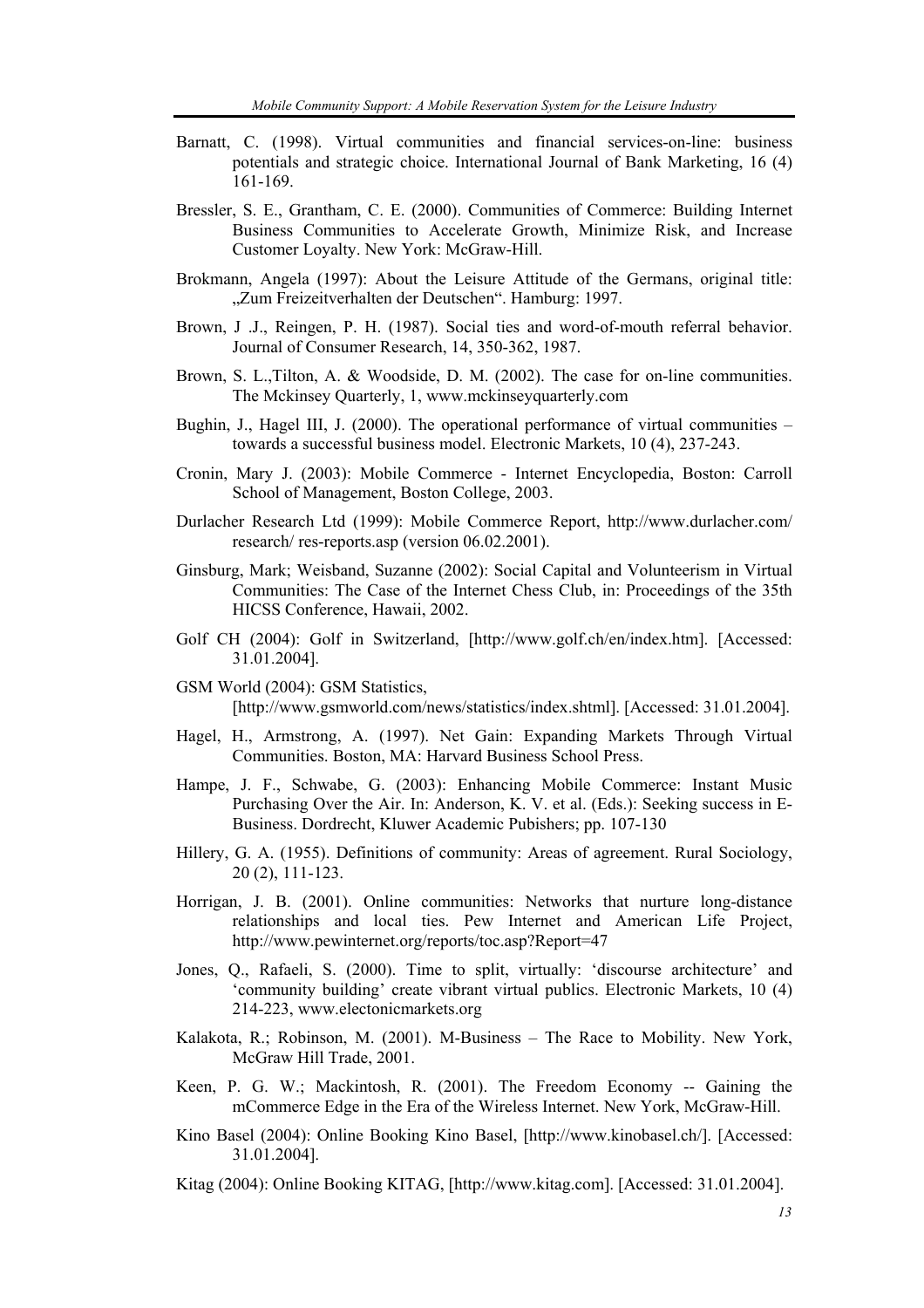- Kozinets, R. V. (2002). The field behind the screen: Using netnography for marketing research in Online Communities. Journal of Marketing Research, 39, 1, 61-72.
- Krishnamurthy, S. (2003). E-Commerce Management: Text and Cases. Australia: South-Western, a division of Thompson Learning.
- Leimeister, Jan Marco; Daum, Miriam; Krcmar, Helmut (2003): Towards M-Communities: The Case of COSMOS Healthcare, in: Proceedings of the 36th HICSS Conference, Hawaii, 2003.
- Markus, U. (2002). Characterizing the virtual community. SAP Design Guild, 5th edition, (September) http://www.sapdesignguild.org/editions/edition5/print\_communities.html
- Mathwick, C. (2002). Understanding the online consumer: A typology of online relational norms and behavior. Journal of Interactive Marketing, 16(1), 40-55.
- MeT (2001): The MeT Initiative Enabling Mobile E-Commerce, in: MeT Overview White Paper, Version 2.0 (January 29, 2001), http://www.mobiletransaction.org/pdf/ White%20Paper 2.0.pdf.
- Milne, G. R. (1997). Consumer participation in mailing lists: A field experiment. Journal of Public Policy and Marketing, 16 (Fall), 298-309.
- Moon, J. Y., Sproull, L. (2001) Turning love into money: How some firms may profit from voluntary electronic customer communities. Unpublished manuscript (need permission to cite before publication)
- Nambisan, S. (2002). Designing virtual customer environments for new product development: Toward a theory. Academy of Management Review, 27 (3), 392- 413.
- Ng-Kruelle, G.; Swatman, P. A.; Rebne, D. S.; Hampe, J. Felix (2002): The Price of Convenience: Privacy and Mobile Commerce, in: Quarterly Journal of Electronic Commerce, Vol. 3, 2002, S. 273-285.
- Phelps, J., Nowak, G. & Ferrell, E. (2000). Privacy concerns and consumer willingness to provide personal information. Journal of Public Policy & Marketing, 19 (1), 27- 41.
- Piller, F.; Koch, M.; Möslein, K.; Schubert, P. (2003): Managing High Variety: How to Overcome the Mass Confusion Phenomenon of Customer Co-Design, in: Proceedings of the 3rd Annual Conference on "Managing through variety: The European style?", European Academy of Management, April 3-5, 2003, SDA Bocconi, Milan, Italy.
- Preece, Jenny (2000): Online Communities Designing Usability, Supporting Sociability, Chichester et al. 2000: Wiley, 2000.
- Rheingold, H. (1993): The virtual community: homesteading on the electronic frontier, Reading, Massachusetts: Addison-Wesley Publishing Company, 1993.
- Robinson (2004): Robinson Well-fit, [http://www.robinson-wellfit.de/]. [Accessed: 31.01.2004].
- Rothaermel, F. T., Sugiyama, S. (2001). Virtual internet communities and commercial success: Individual and community-level theory grounded in the atypical case of TimeZone.com. Journal of Management, 27, 297-312.
- Schoenbachler, D. D., Gordon, G. L. (2002). Trust and customer willingness to provide information in database driven relationship marketing. Journal of Interactive Marketing, 16 (3) 2-16.